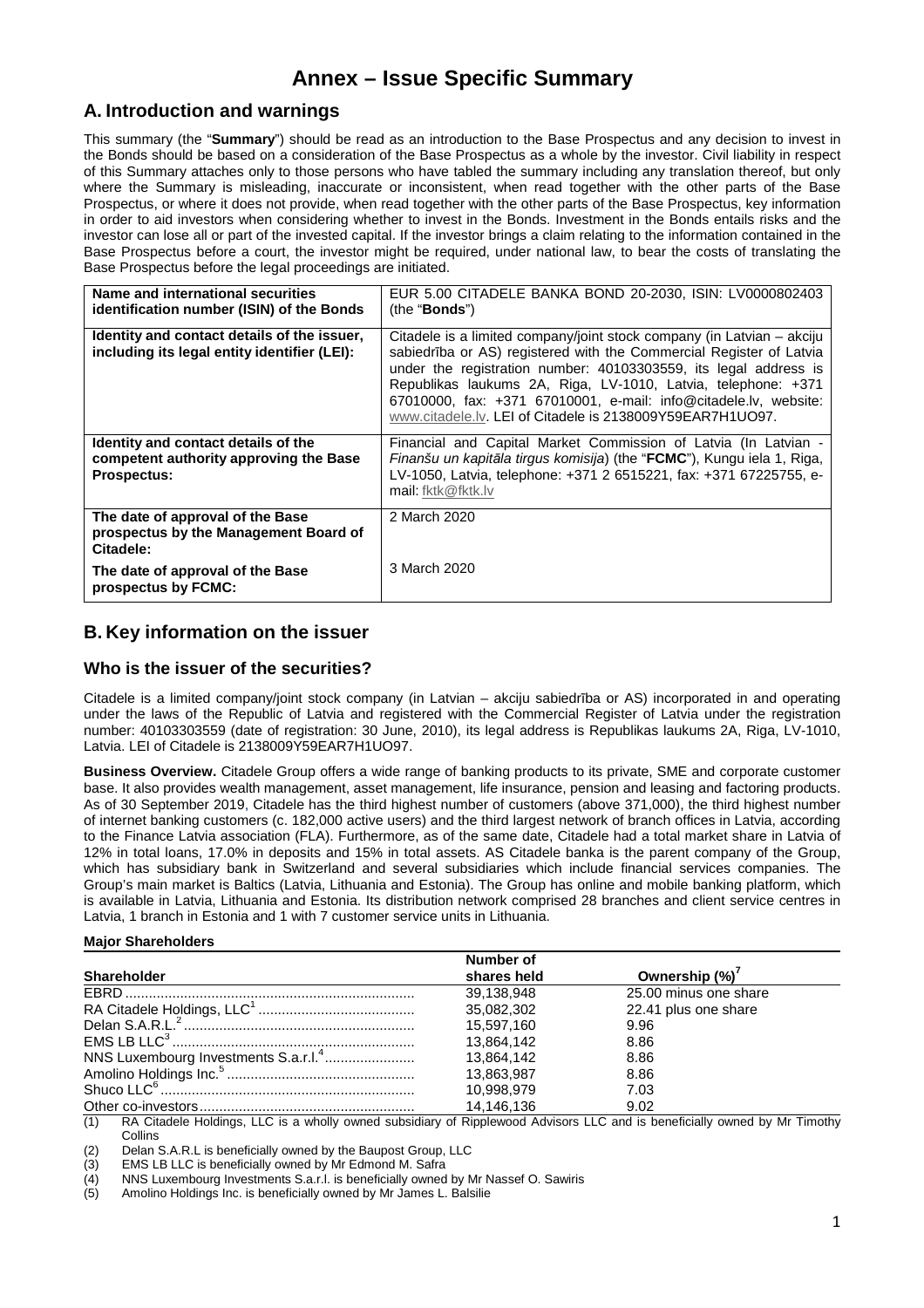- (6) Shuco LLC is beneficially owned by Mr Stanley S. Shuman
- (7) Calculated by reference to voting interests in Citadele

As of the date of this Base Prospectus, Citadele has implemented LTIP for the members of the Management Board along with LTRP for key employees and the level of dilution to existing shareholders under its terms may be up to 10% of Citadele's issued share capital in a rolling ten years period. Furthermore, in the future Citadele may issue any type of classes of securities with rights, preferences or privileges that are more or less favourable than those attached to the existing shares.

**Corporate governance**. Citadele's corporate governing bodies are the general meeting of shareholders (GMS), the Supervisory Board and the Management Board, each having its own responsibilities and authorities in accordance with Latvian law and the Articles of Association. The Management Board is responsible for the day-to-day management of Citadele Group. The Supervisory Board is responsible for the strategic decisions and for supervising the activities of the Management Board. The highest governing body of the Company is GMS.

As of the date of this Base Prospectus, the Supervisory Board consists of: Chairman of the Supervisory Board - Timothy Collins, Deputy Chairman of the Supervisory Board - Elizabeth Critchley, and following seven members of the Supervisory Board: James L. Balsillie, Dhananjaya Dvivedi, Lawrence Lavine, Klāvs Vasks, Nicholas Haag, Karina Saroukhanian, Sylvia Gansser-Potts. As of the date of this Base Prospectus, the Management Board consists of the following seven members:, Johan Åkerblom, Chief Executive Officer and Chief Financial Officer, Valters Ābele, Chief Risk Officer, Vladislavs Mironovs, Chief Commercial Officer Retail, Uldis Upenieks, Chief Compliance Officer, Slavomir Mizak, Chief Technology Officer, Kaspars Jansons, Chief Operations Officer, Vaidas Žagunis, Chief Corporate Commercial Officer.

**Independent Auditors.** The 2017 and 2018 Audited Consolidated Financial Statements, as well as Interim Report for the six months ended 30 June 2019 were audited by KPMG Baltics SIA (registration number: 40003235171, legal address: Vesetas Street 7, Riga LV 1013, Latvia). KPMG Baltics SIA is included in the register of companies of certified auditors maintained by the Latvian Association of Certified Auditors.

### **What is the key financial information regarding the issuer?**

The following table summarizes the key consolidated financial data of Citadele Group for each of the years ended, 31 December 2017, 2018 and 2019, 30 June 2019 and 30 June 2018. The information corresponds to that presented in 2017, 2018, H1 2019 Audited Consolidated Financial Statements, and unaudited Consolidated Financial Statements for year 2019, which are inclosed in this Prospectus section *Index of Schedules*. The information has been presented in accordance with Annex III of European Commission Delegated Regulation (EU) 2019/979 as deemed most appropriate in relation to the Bonds by Citadele Group.

#### **Citadele Group Income statement**

| <b>EUR millions</b>               | 2017    | H <sub>1</sub> 2018 | 2018    | H <sub>1</sub> 2019 | 2019      |
|-----------------------------------|---------|---------------------|---------|---------------------|-----------|
|                                   | audited | unaudited           | audited | audited             | unaudited |
| Net interest income               | 75.4    | 39.9                | 82.6    | 41.9                | 84.6      |
| Net fee and commission income     | 35.2    | 15.8                | 33.4    | 14.4                | 30.9      |
| Operating income                  | 129.3   | 64.0                | 127 2   | 60.9                | 123.9     |
| Net credit losses and impairments | $-4.5$  | -21                 | $-7.0$  | -2 6                | $-3.7$    |
| Net profit                        | 16.0    | 18.0                | 34.8    | 16.2                | 36.5      |

Jan-Dec 2017 is adjusted for one-time EUR 23.2 million write-off of deferred tax assets in Latvia due to change in the country's corporate income tax regime and EUR 7.7 million reversal of impairment on property and equipment. 2017 Net profit: EUR 34.8m

#### **Citadele Group Balance sheet**

| <b>EUR millions</b>          | 2017    | H <sub>1</sub> 2018 | 2018    | H <sub>1</sub> 2019 | 2019      |
|------------------------------|---------|---------------------|---------|---------------------|-----------|
|                              | audited | unaudited           | audited | audited             | unaudited |
| Total assets                 | 3,312   | 3,043               | 3,052   | 3,266               | 3,745     |
| Loans to customers           | 1.331   | .360                | 1.396   | 1.488               | 1,573     |
| Deposits from customers      | 2.917   | 2.649               | 2.645   | 2,836               | 3,290     |
| Shareholders' equity         | 269     | 279                 | 297     | 319                 | 341       |
| Subordinated debt            | 60      | 60                  | 60      | 60                  | 60        |
| Loan-to-deposit ratio        | 46%     | 51%                 | 53%     | 52%                 | 48%       |
| Non-performing loans         | 8.3%    | 8.7%                | 9.1%    | 6.3%                | 4.8%      |
| CET <sub>1</sub>             | 15.0%   | 14.6%               | 16.7%   | 16.6%               | 18.8%     |
| Total capital ratio          | 18.4%   | 18.0%               | 20.1%   | 19.7%               | 22.2%     |
| Leverage ratio, transitional | 7.8%    | 8.1%                | 9.5%    | 9.3%                | 8.9%      |

There are no qualifications in the audit report pertaining to the Audited Financial Statements.

### **What are the key risks that are specific to the issuer?**

Strategic Risk. If Citadele Group fails to implement its strategy in full or in part, it may be unable to further grow its business. If it is successful, there is no guarantee that the successful implementation of Citadele Group's business strategy will improve Citadele Group's profitability or operating efficiency to the extent that Citadele Group desires or at all.

Credit risk. Credit risk is the risk that the Group will incur a loss from debtor's non-performance or default. The Group is exposed to credit risk in its lending, investing and transaction activities, as well as in respect of the guarantees issued to or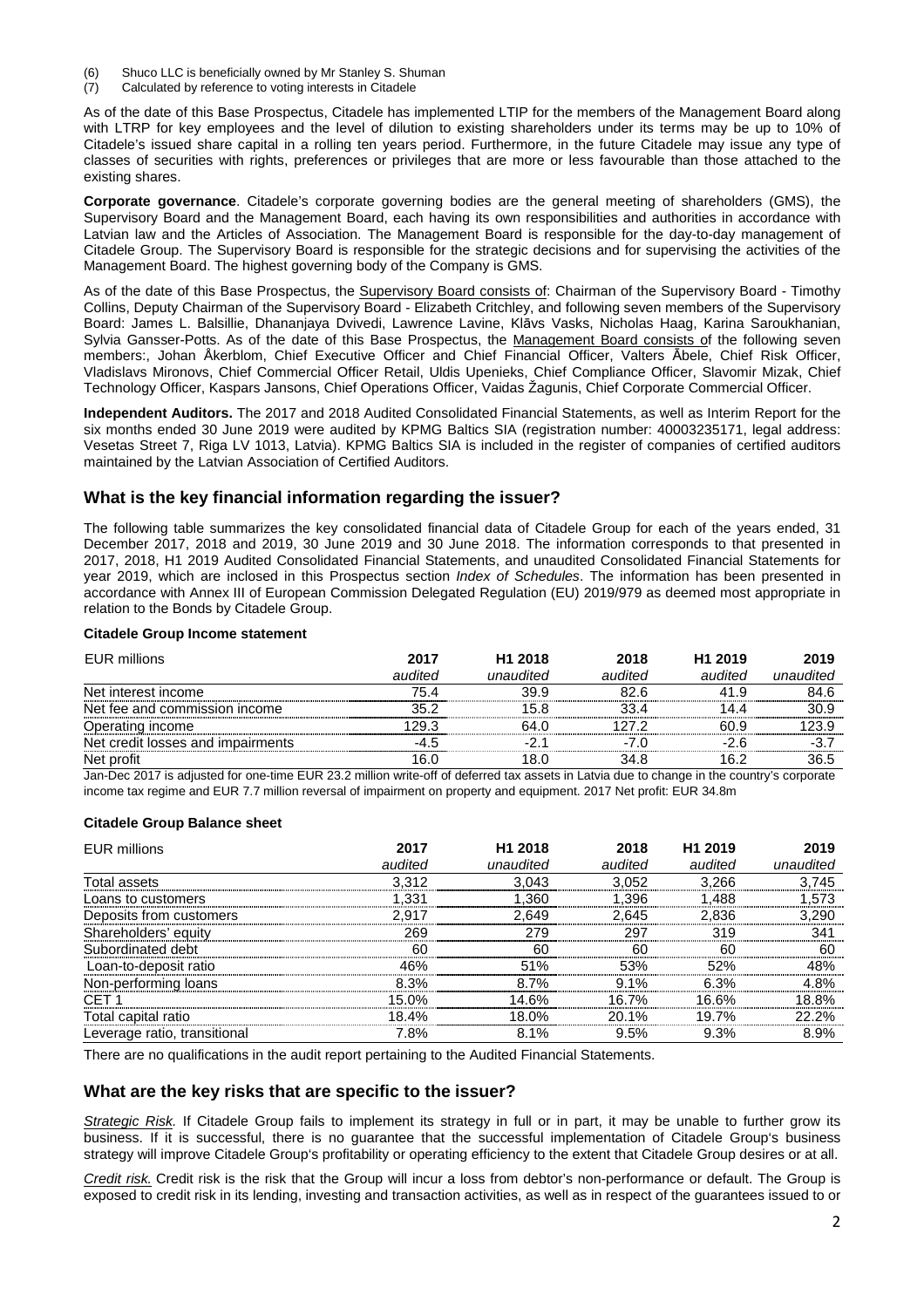received from third parties and other off-balance sheet commitments to third parties. Any failure by Citadele Group to make adequate assessment of a credit risk and lack of a proper decision-making in relation to such risk, may have a material adverse effect on Citadele's business, prospects, financial condition, results of operations or cash flows.

Liquidity Risk and Dependance on Access to Funding resources. Liquidity risk is the risk that the Group will be unable to meet its legal payment obligations. Any reduction in available liquidity for Citadele's customers, failure by Citadele Group to attract and retain sufficient customer deposits or to access additional sources of funding at favourable interest rates may have a material adverse effect on Citadele Group's business, prospects, financial condition, results of operations or cash flows.

Operational Risk. Citadele Group is exposed to the risk of fraud committed by its customers, as well as fraud or misconduct committed by employees. Operational risk is divided into personnel risk, process risk, IT and system risk, external risk. Fraud or misconduct may arise or persist as a result of the failure or inadequacy of Citadele Group's framework of policies, methodologies, procedures and regulations for identification, analysis, mitigation, control, and reporting of operational risk, and may have a material adverse effect on Citadele Group's business, reputation, prospects, financial condition, results of operations or cash flows.

Maintaining minimum capital requirements and requirement for own funds and eligible liabilities (MREL). Citadele Group has to comply with strict capital adequacy requirements, which are subject to changes in regulatory environment. In case regulations related to capital requirements are amended by the FCMC at any point of time in the future, the Citadele Group may need to revise its business strategy, capital plan or both in order to ensure compliance with the aforementioned regulations. Any such revisions may have adverse implications on financial performance of Citadele Group. The investment of capital in projects aimed at growth may affect Citadele Group's overall capital position and may in turn affect its ability to meet the capital requirements imposed by the FCMC. Any failure by Citadele Group to meet its minimum regulatory capital requirements may have a material adverse effect on Citadele Group's business, prospects, financial condition, results of operations or cash flows

The MREL target has to be reached by 31 March 2022. Citadele will need additional eligible liabilities to comply with MREL requirements and Citadele may have to issue a significant amount of additional MREL eligible liabilities in order to meet the new requirements within the required timeframes, which may have a material adverse effect on Citadele Group's business, prospects, financial condition, results of operations or cash flows. Any failure by the Citadele to comply with MREL requirements also may have a material adverse effect on the Citadele 's business, financial conditions and results of operations.

Measures to comply with AML, CFT, CPF anti-bribery and sanctions regulations may not be effective in all material respects. Any failure by Citadele Group to fully implement functional AML procedures or to comply with all of the relevant Latvian, EU or other laws or regulations on AML, CFT, CPF anti-bribery and sanctions could subject Citadele Group to significant fines, sanctions and/or can result in harm to Citadele Group's reputation and even business disruption. It cannot be excluded that Citadele Group or its employees may have breached such laws or regulations in the past or that Citadele or its employees may breach such laws or regulations in the future, any of which may have a material adverse effect on Citadele Group's business, prospects, financial condition, results of operations or cash flows. As of the date of this prospectus, Citadele Group and FCMC are in a regulatory dialog on results of the on-site AML audit performed by FCMC in 2018 regarding certain shortcomings identified by the FCMC, certain legacy customers as well as certain aspects on cross-border application of Latvian AML law.

Exposure to Regulatory Actions and Investigations. Citadele Group may be the subject of future investigations by regulators or governmental authorities in all jurisdictions where it conducts business. The outcome of any such investigation is uncertain, and even if Citadele Group is not adjudged to be in breach of any applicable law or regulation, Citadele Group may be required to spend substantial amounts of time and money in the course of such investigation. Citadele banka is also subject to number of regular audits by the respective Baltic banking regulators as well as number of external auditors. Although findings, if any, by external auditors are kept within the organization, findings as well as fines (if any) by banking regulator may negatively impact Citadele's reputation and valuation as well as smooth co-operations with foreign correspondent banks.

Reputational Risk. The measures taken by Citadele to manage reputational risks may prove to be ineffective or insufficient or beyond the control of Citadele Group. Any deterioration of Citadele Group's reputation in the eyes of customers, business partners, owners, employees, investors or supervisory authorities may have material adverse effect on Citadele Group's operations, financial condition and results of operations.

# **C. Key information on the securities**

### **What are the main features of the securities?**

The Bonds are freely transferable non-convertible unsecured and unguaranteed subordinated bonds denominated in EUR, having maturity of 10 years and with fixed interest rate of 5% (the "**Annual Interest Rate**"), which contain unsecured, unguaranteed and subordinated payment obligations of Citadele towards the holders of the Bonds (the "**Bondholders**"). The nominal value (face value) of each Bond is EUR 10,000. The issue price of the Bond is 100% of the nominal value of the Bond (the "**Issue Price**"). Citadele has a right at its sole discretion to amend the Issue Price once or several times until the end of the applicable offer period of the Bonds and announce the updated issue price.

Bonds are dematerialized debt securities in bearer form and registered with the securities settlement system governed by Latvian law of Nasdaq CSD SE, registration number: 40003242879, (the "**Nasdaq CSD**") in the book-entry form.

**Interest rate.** The Bonds shall carry interest at a fixed Annual Interest Rate, which shall be the same for each and every year until the – 24 March 2030 (the "**Maturity Date**") or the early redemption date. Citadele has a right at its sole discretion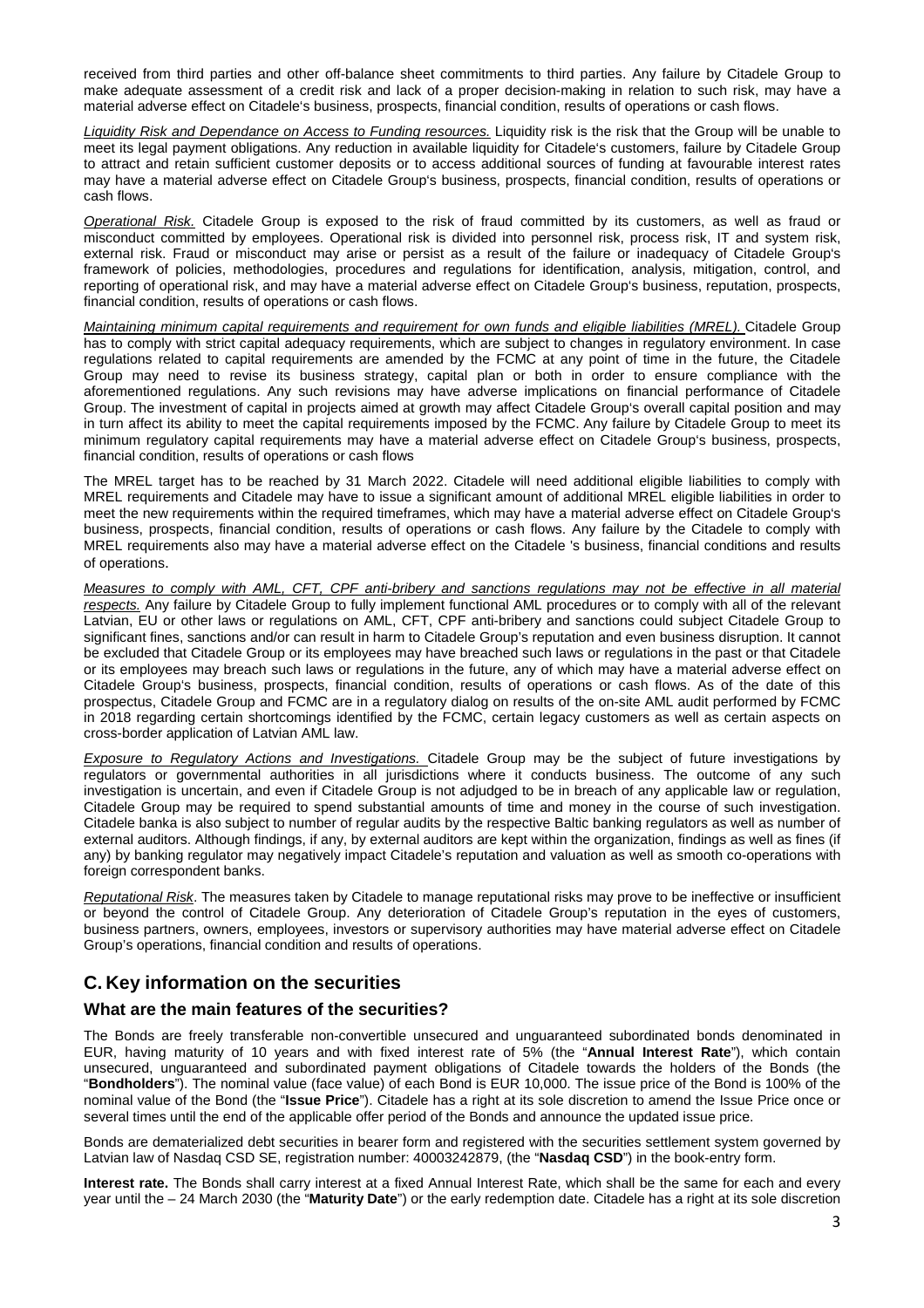to amend the Annual Interest Rate once or several times until the end of the applicable offer period of the Bonds and announce the updated annual interest rate. The interest on the Bonds will be paid semi-annually on the following interest payment dates 24 March and 24 September and will be calculated on the aggregate outstanding principal amount of the Bonds of the respective series from the Bond's issue date until the Maturity Date or the early redemption date, whichever occurs first. Interest in respect of the Bonds will be calculated on the basis of the actual number of days elapsed in the relevant interest period divided by 365 (or, in the case of a leap year, 366), i.e. a day count convention Act/Act (ICMA) will be used.

An expected yield to maturity for the Bonds being offered, based on the final Issue Price of the Bonds and the final Annual Interest Rate, will be specified in the Final Terms which will be published after allotment of the Bonds to the investors.

**Maturity and Redemption.** The Bonds shall be repaid in full at their nominal value on the Maturity Date. If the offer period of the Bonds is extended by Citadele, the final Maturity Date will be rescheduled by Citadele proportionally to the length of extension of the offer period of the Bonds and specified in the Final Terms which will be published after allotment of the Bonds to the investors.

Citadele has a right to redeem the Bonds prematurely prior to the Maturity Date before or after the lapse of the 5 year period as from the Bond's issue date, provided that all applicable laws and rules permit such redemption (e.g. Article 78 of the CRR<sup>1</sup>, if applicable at the moment of early redemption of the Bonds), and the competent authority, if required (such as FCMC or the European Banking Authority, if they are in the competence thereof) has granted its consent thereto.

If Citadele decides to exercise the right to redeem the Bonds prematurely prior to the Maturity Date, provided that all applicable laws and rules permit such redemption, Citadele shall specify the date on which the Bonds will be redeemed (the "Early Redemption Date"), and announce it through the Official System for Central Storage of Regulated Information (www.oricgs.lv), on the Citadele's website and also on the news service of the Nasdaq Riga Stock Exchnage website (if Bonds are admitted to trading on Nasdaq Riga Stock Exchange) or otherwise as prescribed by applicable Latvian law.

The Bondholders are not entitled to claim premature redemption of the Bonds under any circumstances.

**Rights Attached to the Bonds.** The only rights of the Bondholders arising from the Bonds are the right to the redemption of the Bonds on the Maturity Date and to receive interest in accordance with General Terms and Conditions of the Bonds. The Bondholders are not entitled to a delay interest or any penalty fees in case of delay in making any payments due under the Bonds by Citadele. The rights arising from the Bonds can be exercised by the Bondholders in accordance with the General Terms and Conditions of the Bonds, the applicable Final Terms and applicable Latvian law. The Bonds do not contain any provisions designed to protect the Bondholders from a reduction in the creditworthiness of Citadele.

There will be no . Change of Control" obligations binding Citadele in respect of the Bonds and the Bonds will not have the benefit of and investors in Bonds will not have protection of a "Change of Control". There will be no "Negative Pledge" or "Cross-Default" obligations binding Citadele in respect of the Bonds and Bonds will not have the benefit of and investors in Bonds will not have protection of "Negative Pledge" or "Cross-Default".

**Ranking and Subordination.** The Bonds constitute direct, unsecured and unguaranteed obligations of Citadele ranking pari passu without any preference among themselves and other existing and future unsecured and unguaranteed subordinated obligations of Citadele. The Bonds are subordinated to all unsubordinated claims against Citadele at all times (for clarity, the Bonds are not subordinated to claims that are subordinated to the Bonds or have the same ranking as the Bonds). Citadele's obligations under the Bonds constitute subordinated liabilities within the meaning of the Latvian Credit Institutions Law. The net proceeds from the Bonds will be used by Citadele for the purposes specified below and as its subordinated capital and thus the Bonds will be recognized as Tier 2 instruments within the meaning of CRR or any other applicable rules.

The subordination of the Bonds means that in the event of liquidation or insolvency of Citadele, all the claims arising from the Bonds shall become collectible and shall be satisfied only after full satisfaction of all unsubordinated recognised claims against Citadele, but before satisfaction of the claims of Citadele's shareholders in their capacity as Citadele's shareholders in accordance with the applicable law. Upon liquidation or insolvency of Citadele, the Bondholders will not be entitled to any payments due under the Bonds until full and due satisfaction of all the unsubordinated claims against Citadele, except the claims of Citadele's shareholders in their capacity as Citadele's shareholders. By subscribing to the Bonds, all investors unconditionally and irrecoverably agree to such subordination of claims arising from the Bonds.

As long as there are no liquidation or insolvency proceedings initiated against Citadele, all claims arising from the Bonds shall be satisfied by Citadele in accordance with the General Terms and Conditions of the Bonds, the applicable Final Terms and the applicable law. Please be advised that no funds may be left to satisfy the claims of the Bondholders after all or part of unsubordinated claims have been satisfied.

**Transferability.** The Bonds are freely transferrable securities and disposable without any restrictions. However, transfer of the Bonds is subject to selling and transfer restrictions under the relevant laws in certain jurisdictions applicable to the transferor or transferee. The Bonds cannot be offered, sold, resold, transferred or delivered in such countries or jurisdictions or otherwise in such circumstances in which such offer, sale, re-sale or transfer would be unlawful or require measures other than those required under Latvian laws to be taken by Citadele, including, if applicable, the United States of America.

### **Where will the securities be traded?**

l

<sup>1</sup> Regulation (EU) No 575/2013 of the European Parliament and of the Council of 26 June 2013 on prudential requirements for credit institutions and investment firms and amending Regulation (EU) No 648/2012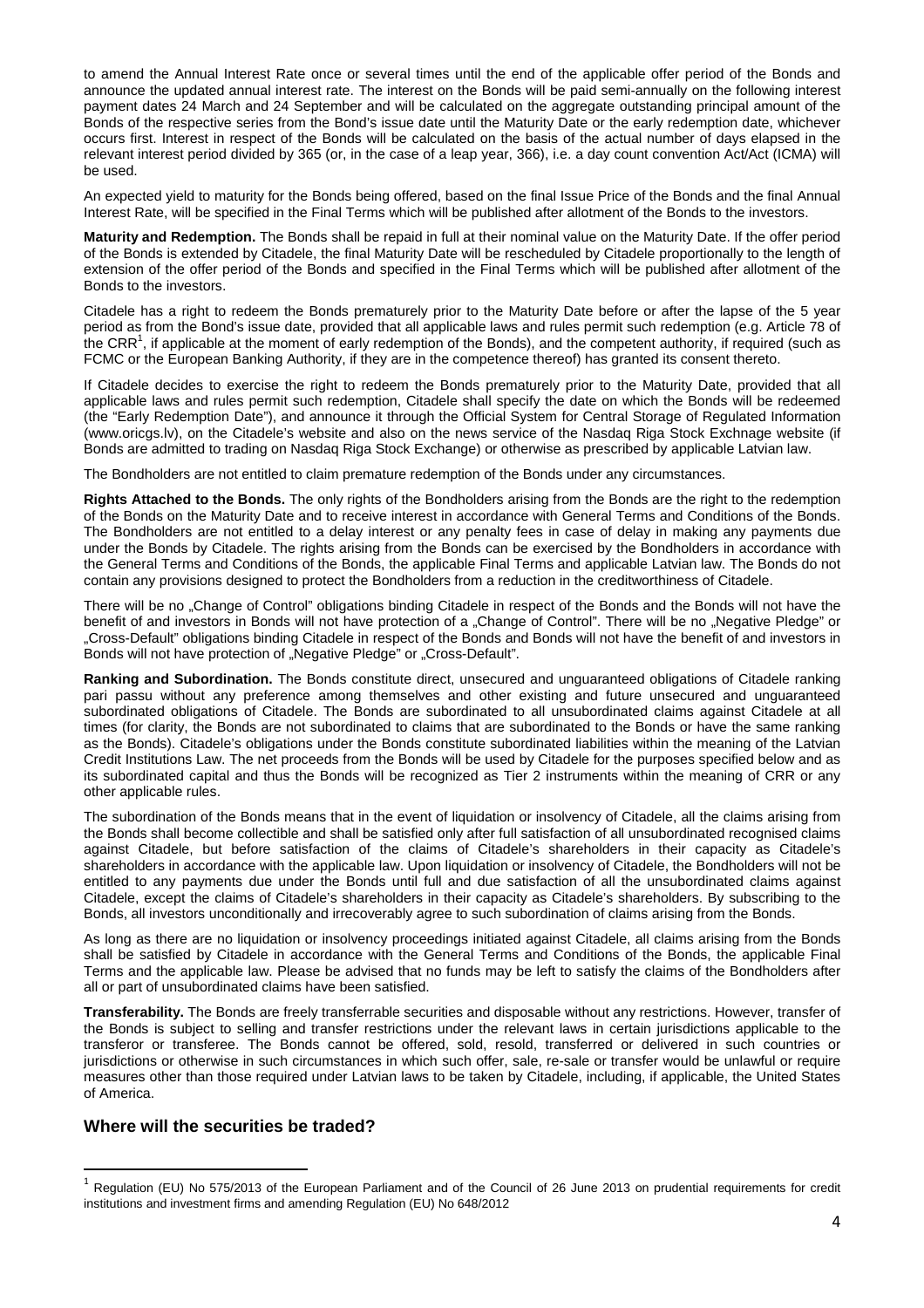Application will be made to the Nasdaq Riga AS, registration number: 40003167049, ("**Nasdaq Riga**") for admitting each tranche of Bonds to listing and trading on the Baltic Bond List of Nasdaq Riga according to the requirements of Nasdaq Riga not later than within three months after the Bond's issue date of the respective tranche. Trading of the respective tranche on the Baltic Bond List of the Nasdaq Riga Stock Exchange is expected to commence within one month after the above-mentioned application has been made.

# **What are the key risks that are specific to the securities?**

The Bonds may not be a suitable investment for all investors**.** Each potential investor in the Bonds must determine the suitability and appropriateness of that investment in light of his or her own circumstances. A potential investor should not invest in the Bonds unless the investor has the expertise (either alone or with the relevant support from a professional advisor) to evaluate how the Bonds will perform under changing conditions, the resulting effects on the value of such Bonds and the impact this investment will have on the potential investor's overall investment portfolio.

Credit Risk. An investment in the Bonds is subject to credit risk, which means that the Citadele may fail to meet its obligations arising from the Bonds in a duly and timely manner.

Subordination Risk. The Bonds are subordinated to all unsubordinated claims against the Citadele; however, not to the claims, which are subordinated to Bonds or which rank pari passu with the Bonds. The subordination of Bonds means that upon the liquidation or bankruptcy of Citadele, all the claims arising from the Bonds shall fall due in accordance with the Terms of the Bonds and shall be satisfied only after the full satisfaction of all unsubordinated recognised claims against Citadele in accordance with the applicable law.

Cancellation of the Offering and early redemption Risk.Although Citadele will strive to ensure that the Offer of all tranches is successful, Citadele cannot provide any assurance that the Offer of all tranches will be successful and that the investors will receive any Bonds they have subscribed for. The Bonds may be redeemed prematurely on the initiative of Citadele in certain circumstances. If this early redemption right is exercised by Citadele, the rate of return from an investment in the Bonds may be lower than initially anticipated and the market value of the Bonds may be higher than the early redemption amount at the moment of redemption.

Bail-in Risk. In the event of exercise by the FCMC, the relevant Latvian resolution authority, of its bail-in power in accordance with applicable laws and regulations, the Bonds may become subject to compulsory write-down or conversion over which neither Citadele nor the Bondholders will have any control. As a result of exercise by the FCMC of its authority to write-down or convert the Bonds, any of the following effects can ensue: (i) the principal amount of or amount payable on maturity of the Bonds may reduce, including a possible reduction to zero; (ii) the Bonds may be converted into ordinary shares of Citadele or other securities of Citadele; (iii) the Bonds may be cancelled, fully or partially; or (iv) all or some of the terms relevant to repayment, redemption, or payment of interest on the Bonds may be amended (including with respect to extension of the term of maturity of the Bonds and/or rescheduling of interest payments). The exercise of any bail-in power or any proposal of such exercise could materially adversely affect the value of the Bonds and cause the value of investments into the Bonds to deteriorate.

Tax Regime Risks. Adverse changes in the tax regime applicable in respect of transacting with the Bonds or receiving interest or principal payments based on the Bonds may result in an increased tax burden of the Bondholders and may therefore have adverse effect on the rate of return from the investment into the Bonds.

Bond Price and Limited Liquidity of Bonds. Although every effort will be made by Citadele to ensure that the admission of Bonds to trading on the Baltic Bond List of the Nasdaq Riga will occur, no assurance can be provided in that respect. Furthermore, the Nasdaq Riga is substantially less liquid and more volatile than established markets, and the bondholders may not be able to sell their Bonds at the desired price, or at all. The value of the Bonds can fluctuate on the securities market due to events and the materialisation of risks related to Citadele, as well also because of events outside Citadele's control, such as economic, financial or political events.

# **D. Key information on the offer of securities to the public and the admission to trading on a regulated market**

### **Under which conditions and timetable can I invest in this security?**

l

Citadele has established the € 30,000,000 Third Unsecured Subordinated Bonds Programme (the "**Programme**") described in the Base Prospectus under which Citadele, subject to compliance with all relevant laws and regulations, may issue and offer publicly in Latvia, Lithuania and Estonia from time to time in one or several series (the "**Series**") nonconvertible unsecured and unguaranteed subordinated Bonds. The Bonds will be book-entered within the securities settlement system governed by Latvian law of Nasdaq CSD. The aggregate principal amount of the particular tranche is from € 10, 000, 000 up to € 30, 000, 000 (the "**Aggregate Principal Amount**"). Citadele has a right to increase or decrease the Aggregate Principal Amount, provided that the maximum aggregate nominal amount of all Bonds outstanding issued under the Programme shall not at any time exceed € 30,000,000.

The Offer is directed to all natural and legal persons (institutional and retail investors) in Latvia, Lithuania and Estonia, irrespective of whether they qualify as qualified investors within the meaning of Article  $2(e)$  of the Prospectus Regulation<sup>2</sup>, as well as to persons (institutional investors) located in the Member State of the EEA (other than Latvia, Lithuania and Estonia) who are qualified investors within the meaning of Article 2(e) of the Prospectus Regulation in each case pursuant

<sup>&</sup>lt;sup>2</sup> Regulation (EU) 2017/1129 of the European Parliament and of the Council of 14 June 2017 on the prospectus to be published when securities are offered to the public or admitted to trading on a regulated market, and repealing Directive 2003/71/EC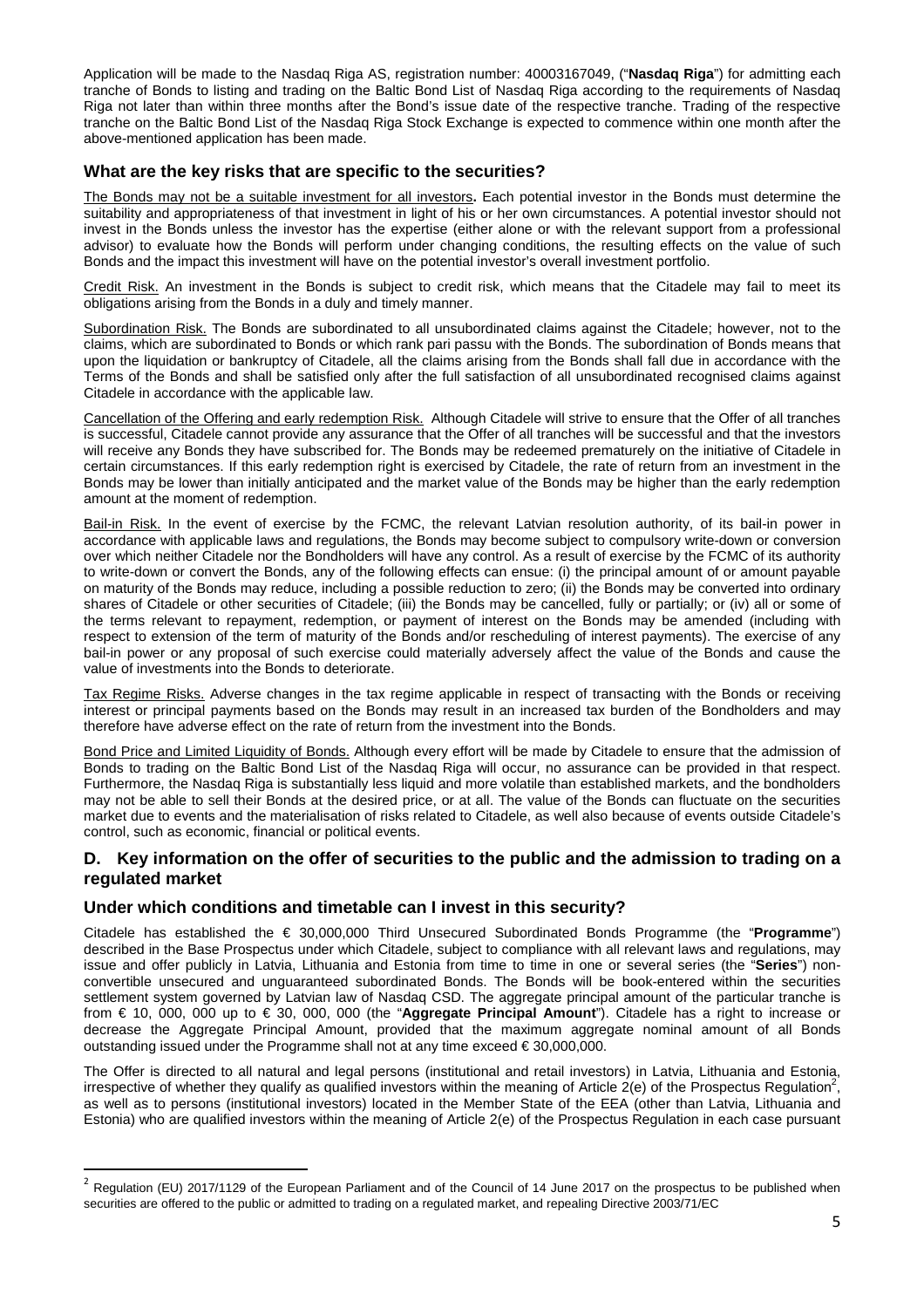to an exemption under Article 1(4) of the Prospectus Regulation. The Bonds will be offered for subscription for the minimum investment amount of at least ten Bonds for any and all investors ("the **Minimum Investment Amount**").

#### **Expected timetable of the Offer**

| Start of the Offer Period / Publication of the initial Final Terms of Bonds        | 09 March, 2020             |
|------------------------------------------------------------------------------------|----------------------------|
| End of the Offer Period                                                            | 18 March, 2020             |
| Issue date/ Settlement of the Issued Bonds                                         | 24 March, 2020             |
| Announcement of the results of the Offer / Publication of the Final Terms of Bonds | 25 March, 2020             |
| First day of listing of Bonds on Nasdaq Riga Stock Exchange                        | On or about 27 March, 2020 |

#### **Offer Period**

Offer period is from 14:00 (Latvian time) on 9 March, 2020 until 16:00 (Latvian time) on 18 March 2020 inclusive (the "**Offer Period**"). Until the end of the applicable Offer Period, Citadele may extend the Offer Period at its sole discretion once or several times. The minimum length of any such extension should be at least 2 Business Days.

Investors have a right to modify or cancel their Purchase Orders, if the Offer Period has been extended and/or the Issue Price and/or Annual Interest Rate has been updated by Citadele, provided that such modification or cancellation of the Purchase Order is received by Citadele before the end of the applicable Offer Period.

### **Submission of Purchase Orders**

The investors wishing to purchase the Bonds shall submit their orders to purchase the Bonds (the "**Purchase Orders**") at any time during the Offer Period to Citadele. Purchase Orders shall be submitted at any time during the Offer Period. An investor must ensure that all data provided in the Purchase Order are correct and complete. An uncompleted, incorrect or unclear Purchase Order may be rejected by Citadele. By submitting the Purchase Order:

- the investor who is a client of Citadele or its Lithuanian branch and submits the Purchase Order to Citadele or its Lithuanian branch shall ensure necessary funds for the purchase of the Bonds in the investor's account opened with Citadele or its Lithuanian branch respectively and consents that Citadele or its Lithuanian branch respectively is entitled to block these funds as a precondition for submission of the respective Purchase Order.
- the institutional investor consents to the obligation to ensure the required funds on the day of final settlement on the DVP (Delivery versus payment) terms pursuant to the Nasdaq CSD rules and shall have a settlement agent that is Nasdaq CSD participant.

Latvian investors. Investors, who are investment services clients of Citadele and have a securities account with Citadele. shall submit their Purchase Orders to Citadele in accordance with the investment services agreement concluded with Citadele (including submitting Purchase Orders at the office of Citadele at Republikas laukums 2A, Riga, Latvia), subject to applicable rules and procedures of Citadele. Latvian institutional investors, who are treated by Citadele as eligible counterparties, shall submit their Purchase Orders to Citadele through Bloomberg trading system. Other investors willing to purchase the Bonds may become investment services clients of Citadele and purchase the Bonds through Citadele or purchase the Bonds through other credit institutions, investment brokerage firms or other financial intermediaries from which the investors receive investment services and provided that such financial intermediaries are treated by Citadele as an eligible counterparties. Credit institutions, investment brokerage firms or other financial intermediaries should aggregate the Purchase Orders received from the investors into one Purchase Order if all order parameters (except the purchase amount) are the same and submit the Purchase Order to Citadele through Bloomberg trading system.

Lithuanian investors. Investors, who are investment services clients of Lithuanian branch of Citadele (the "Lithuanian branch") and have a securities account with Lithuanian branch, shall submit their Purchase Orders to Lithuanian branch in accordance with the investment services agreement concluded with Lithuanian branch (including submitting Purchase Orders at the office of Lithuanian branch at K. Kalinausko str. 13, Vilnius, Lithuania), subject to applicable rules and procedures of Lithuanian branch. Lithuanian institutional investors, who are treated by Citadele as eligible counterparties, willing to purchase the Bonds shall submit their Purchase Orders to Citadele through Bloomberg trading system. Other investors willing to purchase the Bonds may become investment services clients of Lithuanian branch and purchase the Bonds through Lithuanian branch or purchase the Bonds through other credit institutions, investment brokerage firms or other financial intermediaries from which the investors receive investment services and provided that such financial intermediaries are treated by Citadele as an eligible counterparties. Credit institutions, investment brokerage firms or other financial intermediaries should aggregate the Purchase Orders received from the investors into one Purchase Order if all order parameters (except the purchase amount) are the same and submit the Purchase Order to Citadele through Bloomberg trading system. All Lithuanian investors that are not investment services clients of Lithuanian branch shall have a settlement agent that is Nasdaq CSD participant.

**Estonian investors.** Estonian institutional investors, who are treated by Citadele as eligible counterparties, willing to purchase the Bonds shall submit their Purchase Orders to Citadele through Bloomberg trading system. All other investors may purchase the Bonds through other credit institutions, investment brokerage firms or other financial intermediaries from which the investors receive investment services and provided that such financial intermediaries are treated by Citadele as an eligible counterparties. Credit institutions, investment brokerage firms or other financial intermediaries should aggregate the Purchase Orders received from the investors into one Purchase Order if all order parameters (except the purchase amount) are the same and submit the Purchase Order to Citadele through Bloomberg trading system. All Estonian investors that are not investment services clients of Citadele shall have a settlement agent that is Nasdaq CSD participant.

Other investors in the European Economic Area (in respect of private placement of the Bonds) Other investors willing to purchase the Bonds should contact Citadele (tel: +371 67010555; e-mail: broker@citadele.lv (Attn: Mr. Jurijs Mihailovs).